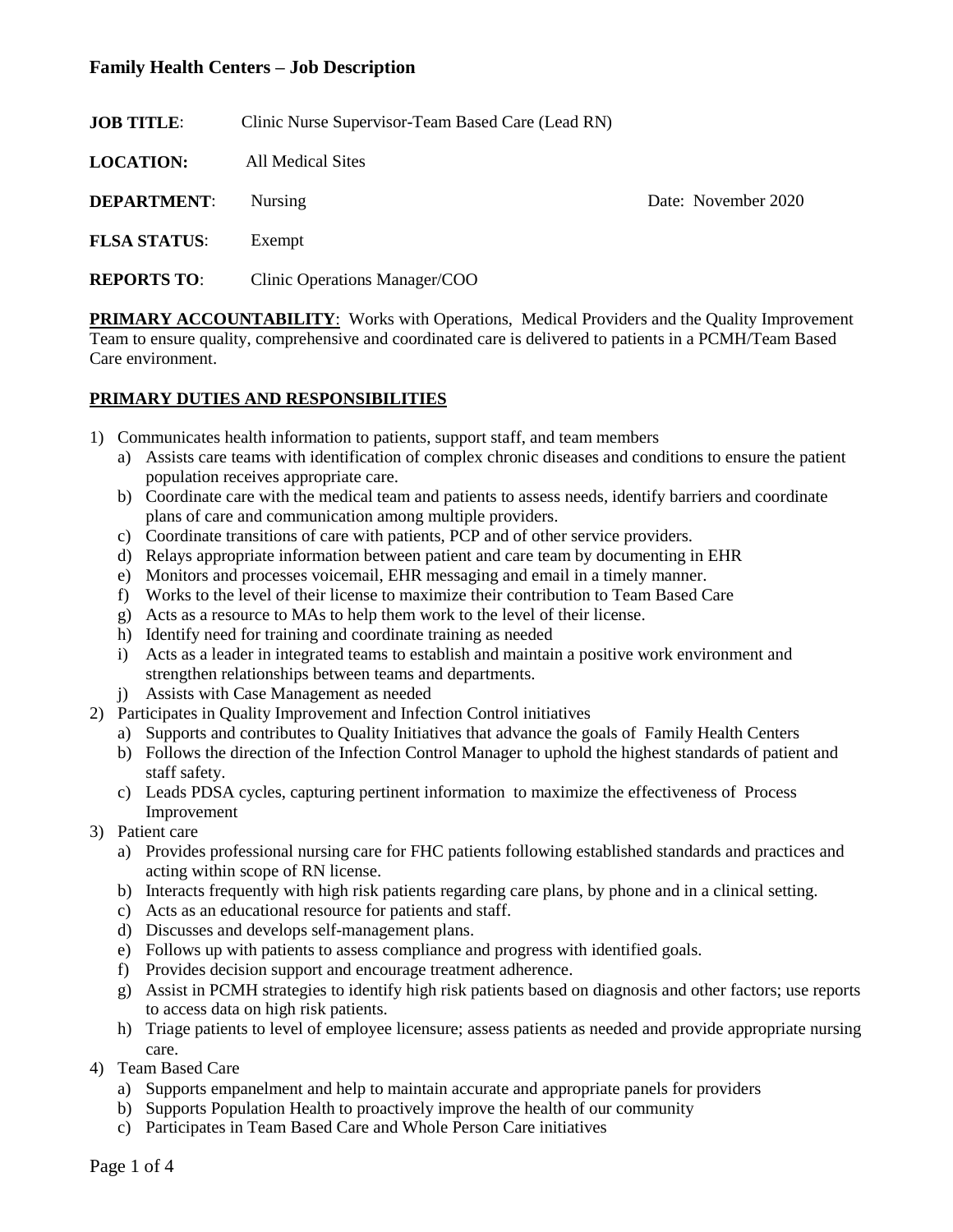- 5) Responsible for preparation of Performance Evaluations of assigned staff.
- 6) Functions as part of the EHR Core Team under the direction of QIP. Regular attendance in Core meetings and completion of Core projects as assigned.
	- a) Interacts on a regularly scheduled basis with entities involved in planning and implementation of all aspects of EHR.
	- b) Provides ongoing supervision and training to employees in the use of EHR
	- c) Functions as liaison between employees and IT providers
	- d) Leads the site teams to demonstrate competence in EHR/QIP workflows
- 7) Responsible for scheduling nursing support staff each month following budget guidelines and meeting provider needs.
- 8) Responsible for inventory management following budgeted allowances
	- a) Monitors supply and medication outdates, ascertain need, order, stock and inventory medical supplies and medications.
	- b) Monitors order and submit reports for VFC vaccines.
	- c) Completes and submit purchase orders in a timely manner
- 9) Assists with identified programs as necessary to maintain compliance with regulatory guidelines or funding sources.
- 10) Supervises assigned clinic staff and is responsible for providing or arranging staff training to ensure all clinic site staff perform to the highest standards.
- 11) Evaluates and monitors the Clinic facility conditions to maintain high standards of cleanliness and safety.
- 12) Functions as liaison between site employees and Facilities personnel to maintain safe, clean and attractive clinic sites
- 13) Critical QIP Team member to maintain compliance with all state, federal and regulatory agency standards (Joint Commission, HRSA etc)
- 14) Engage in other Leadership roles as needed and directed by Chief Operations Officer

#### **Attendance**

- a) Ensures attendance and hours worked are accurately recorded in computerized timekeeping system
- b) Properly manages paid vacation and sick leave
- c) Responsible for regular, predictable attendance and to work hours as scheduled, which may include evenings or weekends

#### **GENERAL DEVELOPMENT**

- 1. Requires more advanced organizational skills, in order to organize projects or the work of others 2. Job duties require the ability to work independently and as part of a team
- 2. Job duties require the ability to work independently and as part of a team
- 3. Job responsibilities require individual development of priorities for effective performance of duties, including re-prioritization in response to changes in circumstances
- 4. Employees are expected to determine an effective response to situations encountered within established precedent
- 5. Work requires consideration of the impact of work product on other employees in the work process
- 6. This position exercises leadership over others and has actual supervisory authority

# **PROFESSIONAL & TECHNICAL KNOWLEDGE**

Job duties require proficiency in computer operating systems.

Job duties require knowledge and training in the field of nursing typically acquired through a formal Associates degree or trade school program in nursing

Job duties require a deep understanding of the trade/profession sufficient to effectively train or instruct others, or to serve as a resource to employees.

#### **LICENSES AND CERTIFICATIONS**

Page 2 of 4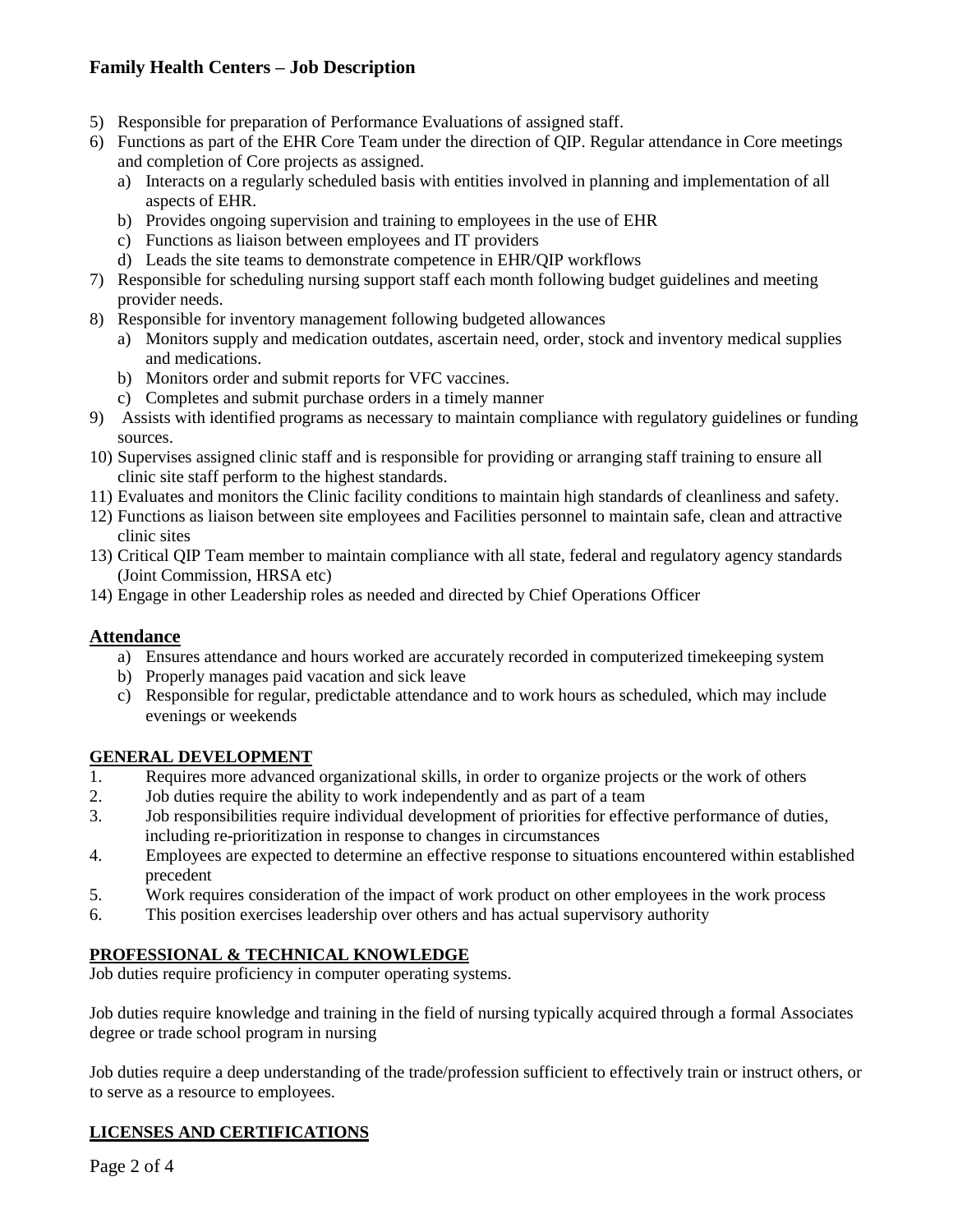Must have Registered Nurse licensure with the State of Washington

### **TECHNICAL SKILLS**

- 1. Ability to prepare correspondence and simple reports using computer.
- 2. Ability to create, send and manage email.
- 3. Ability to prepare and utilize computer spreadsheets.
- 4. Ability to access and complete data entry in the Electronic Practice Management (EPM) program
- 5. Ability to access web-based applications and other computer programs including tele-health.
- 6. Fully functional in use of the Electronic Health Records (EHR) program

# **COMMUNICATION SKILLS**

- 1) Employee is required to effectively communicate using FHC's core values; the **Core Dimensions**
	- a) **R**espect—using manners and appropriate language; maintaining a person's dignity and confidentiality; giving credit where due; asking others for their input and feedback
	- b) **E**mpathy—to show someone you understand what they are feeling without judgment; engaged listening with no distractions; acknowledgment and paraphrasing; eye contact
	- c) **G**enuineness—tone of voice and body language are congruent; showing consistent behaviors over time; integrity (follow-through and follow-up); humility (admitting when a mistake is made)
	- d) **S**pecificity—what details can you give so someone knows what "excellence" looks like; models or samples; one-on-one mentoring; alternate plans
- 2) Job duties require employee to provide excellent customer service to all internal and external customers
- 3) Job duties require employee to effectively communicate complex and/or technical information to coworkers and others
- 4) Job duties require the effective communication of information in written (including electronic) correspondence
- 5) Employees are responsible for the resolution of conflicts that may arise because of disagreements between employees, between employees and customers/clients, or with the public, other legal entities or governmental authorities.
- 6) Duties involve convincing others to take actions, or to behave in a specific way desired by the employee

#### **WORK ENVIRONMENT**

Work is performed primarily in an ambulatory care setting, which may include the requirement of working at sites other than their home clinic site. May be required to work outside of the clinic when necessary to meet the needs of our community (such as at community events and at alternative care sites for infection control purposes).

# **TYPICAL PHYSICAL DEMANDS**

| <b>Physical Requirements</b>        | N/A | Rarely<br>(1-12%) | Occasionally<br>$(13-33%)$ | Frequently<br>$(34 - 66%)$ | Regularly<br>$67-100%$ |
|-------------------------------------|-----|-------------------|----------------------------|----------------------------|------------------------|
| Standing                            |     |                   | x                          |                            |                        |
| Walking                             |     |                   | x                          |                            |                        |
| Climbing                            |     | x                 |                            |                            |                        |
| Sitting                             |     |                   |                            |                            | x                      |
| Stooping / Kneeling                 |     | x                 |                            |                            |                        |
| Lift/Carry up to 15 lbs.            |     | x                 |                            |                            |                        |
| Lift/Carry up to 30 lbs.            |     | x                 |                            |                            |                        |
| Lift/Carry up to 50 lbs.            |     | x                 |                            |                            |                        |
| Push/Pull up to 25 lbs. of exertion |     | x                 |                            |                            |                        |
| Push/Pull up to 50 lbs. of exertion |     | x                 |                            |                            |                        |
| Work below waist level              |     | x                 |                            |                            |                        |
| Work at waist to shoulder level     |     |                   |                            |                            | x                      |
| Work above shoulder level           |     |                   | x                          |                            |                        |